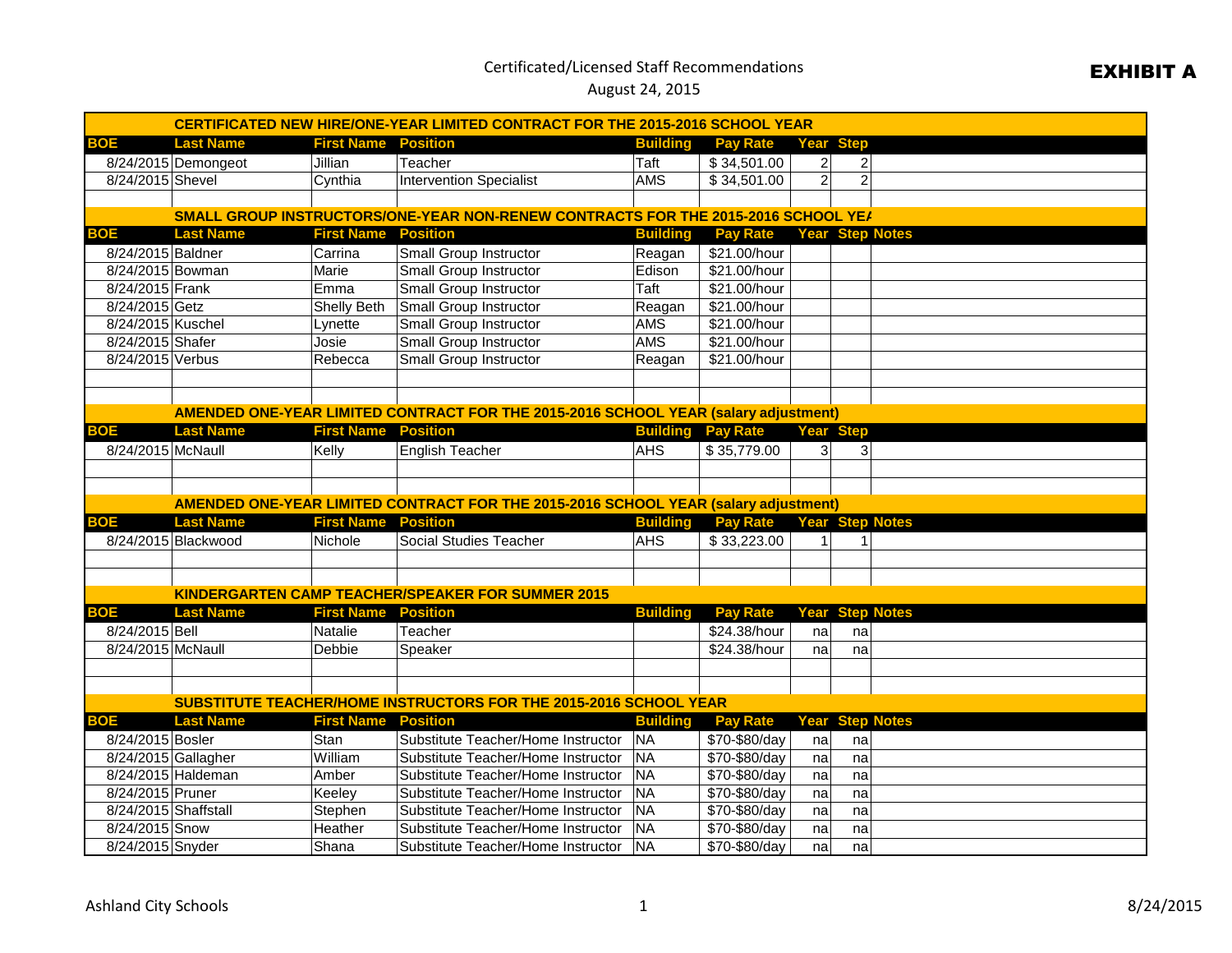## Certificated/Licensed Staff Recommendations

August 24, 2015

| <b>ADJUSTMENT TO ADMINISTRATIVE SALARY</b> |                                                                       |                            |                                                           |                 |                           |                        |                        |                                                                                                    |  |  |
|--------------------------------------------|-----------------------------------------------------------------------|----------------------------|-----------------------------------------------------------|-----------------|---------------------------|------------------------|------------------------|----------------------------------------------------------------------------------------------------|--|--|
| <b>BOE</b>                                 | <b>Last Name</b>                                                      | <b>First Name Position</b> |                                                           | <b>Building</b> | <b>Pay Rate</b>           | <b>Year Step Notes</b> |                        |                                                                                                    |  |  |
| 8/24/2015 Schwartz                         |                                                                       | Julie                      | <b>Student Services Administrator</b>                     | <b>AHS</b>      | \$60,250.00               | 11                     |                        | Three-year, 210 Day Contract Effective<br>August 1, 2015; Potential Incentive Pay of<br>\$2,100.00 |  |  |
|                                            |                                                                       |                            |                                                           |                 |                           |                        |                        |                                                                                                    |  |  |
|                                            |                                                                       |                            | <b>EXTENDED DAYS FOR THE 2015-2016 SCHOOL YEAR</b>        |                 |                           |                        |                        |                                                                                                    |  |  |
| <b>BOE</b>                                 | <b>Last Name</b>                                                      | <b>First Name Position</b> |                                                           | <b>Building</b> | <b>Pay Rate</b>           |                        | <b>Year Step Notes</b> |                                                                                                    |  |  |
| 8/24/2015 Buchholz                         |                                                                       | Erin                       | Psychologist                                              | <b>District</b> | \$3,465.19                |                        |                        | 10 Days                                                                                            |  |  |
| 8/24/2015 Manley                           |                                                                       | Krist                      | Principal                                                 | Edison          | \$3,404.76                |                        |                        | 10 Days IDEA Funds                                                                                 |  |  |
|                                            |                                                                       |                            |                                                           |                 |                           |                        |                        |                                                                                                    |  |  |
|                                            |                                                                       |                            |                                                           |                 |                           |                        |                        |                                                                                                    |  |  |
|                                            | SUPPLEMENTAL DUTY CONTRACT RESIGNATIONS FOR THE 2015-2016 SCHOOL YEAR |                            |                                                           |                 |                           |                        |                        |                                                                                                    |  |  |
| <b>BOE</b>                                 | <b>Last Name</b>                                                      | <b>First Name</b>          | <b>Position</b>                                           | <b>Building</b> | <b>Pay Rate</b>           |                        | <b>Year Step Notes</b> |                                                                                                    |  |  |
| 8/24/2015 Black                            |                                                                       | Tim                        | Head Boys' Cross Country Coach                            | <b>AHS</b>      |                           |                        |                        |                                                                                                    |  |  |
| 8/24/2015 Court                            |                                                                       | Jonathan                   | Varsity Assistant Football Coach                          | <b>AHS</b>      |                           |                        |                        |                                                                                                    |  |  |
|                                            |                                                                       |                            |                                                           |                 |                           |                        |                        |                                                                                                    |  |  |
|                                            |                                                                       |                            |                                                           |                 |                           |                        |                        |                                                                                                    |  |  |
|                                            |                                                                       |                            | SUPPLEMENTAL DUTY CONTRACTS FOR THE 2015-2016 SCHOOL YEAR |                 |                           |                        |                        |                                                                                                    |  |  |
| <b>BOE</b>                                 | <b>Last Name</b>                                                      | <b>First Name</b>          | <b>Position</b>                                           | <b>Building</b> | <b>Pay Rate</b>           | Year                   |                        | <b>Step Notes</b>                                                                                  |  |  |
| 8/24/2015 Bickley                          |                                                                       | Martha                     | Foreign Language Dept. Chair                              | <b>AHS</b>      | \$2,555.68                | $6+$                   | 3                      |                                                                                                    |  |  |
| 8/24/2015 Boyer                            |                                                                       | Nancy                      | Art Department Chairperson                                | <b>AHS</b>      | \$<br>2,555.68            | $6+$                   | $\overline{3}$         |                                                                                                    |  |  |
| 8/24/2015 Budd                             |                                                                       | Sheryl                     | Science Department Chairperson                            | <b>AHS</b>      | 2,555.68<br>\$            | $6+$                   | $\overline{3}$         |                                                                                                    |  |  |
| 8/24/2015 Gallagher                        |                                                                       | Deb                        | Physical Education Dept. Chair                            | <b>AHS</b>      | 2,555.68<br>\$            | $6+$                   | $\overline{3}$         |                                                                                                    |  |  |
| 8/24/2015 Kral                             |                                                                       | Martin                     | <b>Music Department Chairperson</b>                       | <b>AHS</b>      | 1,916.76<br>\$            | $\overline{4}$         | $\overline{2}$         |                                                                                                    |  |  |
| 8/24/2015 McNaull                          |                                                                       | Kelly                      | Guide Advisor                                             | <b>AHS</b>      | \$3,514.06                | $\mathbf{1}$           | $\mathbf{1}$           |                                                                                                    |  |  |
| 8/24/2015 McNaull                          |                                                                       | Kelly                      | Panorama Advisor                                          | <b>AHS</b>      | 1,916.76<br>\$            | $\mathbf{1}$           | $\mathbf{1}$           |                                                                                                    |  |  |
|                                            | 8/24/2015 Oberholtzer                                                 | Carol                      | Math Department Chairperson                               | <b>AHS</b>      | 2,555.68<br>\$            | $6+$                   | $\overline{3}$         |                                                                                                    |  |  |
| 8/24/2015 Packard                          |                                                                       | Josh                       | Guidance Department Chairperson                           | <b>AHS</b>      | 2,555.68<br>\$            | $6+$                   | $\overline{3}$         |                                                                                                    |  |  |
| 8/24/2015 Pheifer                          |                                                                       | Melanie                    | Special Education Dept. Chair                             | <b>AHS</b>      | 2,555.68<br>\$            | $6+$                   | $\overline{3}$         |                                                                                                    |  |  |
| 8/24/2015 Rogers                           |                                                                       | Kim                        | <b>Business Education Dept. Chair</b>                     | <b>AHS</b>      | 2,555.68<br>\$            | $6+$                   | $\overline{3}$         |                                                                                                    |  |  |
| 8/24/2015 Siracuse                         |                                                                       | Kim                        | Social Studies Dept. Chairperson                          | <b>AHS</b>      | 2,555.68<br>\$            | $6+$                   | $\overline{3}$         |                                                                                                    |  |  |
| 8/24/2015 Wasowski                         |                                                                       | Rich                       | English Department Chairperson .5                         | <b>AHS</b>      | \$<br>1,277.84            | $6+$                   | $\overline{3}$         |                                                                                                    |  |  |
| 8/24/2015 Wells                            |                                                                       | Lynn                       | English Department Chairperson .5                         | <b>AHS</b>      | $\frac{1}{2}$<br>1,277.84 | $6+$                   | $\overline{3}$         |                                                                                                    |  |  |
| 8/24/2015 Richter                          |                                                                       | Sherri                     | <b>Science Coordinator</b>                                | Edison          | \$<br>958.38              | $\overline{4}$         | $\overline{2}$         |                                                                                                    |  |  |
| 8/24/2015 Carlisle                         |                                                                       | Caren                      | <b>Building Chairperson</b>                               | Reagan          | \$<br>1,437.57            | $\overline{3}$         | $\overline{2}$         |                                                                                                    |  |  |
| 8/24/2015 Carlisle                         |                                                                       | Caren                      | Science Coordinator                                       | Reagan          | \$<br>958.38              | $\overline{3}$         | $\overline{2}$         |                                                                                                    |  |  |
| 8/24/2015 Cole                             |                                                                       | Karen                      | <b>Building Chairperson</b>                               | Taft            | \$<br>1,277.84            | $\mathbf{1}$           | $\overline{1}$         |                                                                                                    |  |  |
| 8/24/2015 Crone                            |                                                                       | Martha                     | A.M. Supervison                                           | Taft            | 1,277.84<br>\$            | $6+$                   | $\overline{3}$         |                                                                                                    |  |  |
| 8/24/2015 Crone                            |                                                                       | Martha                     | P.M. Supervision                                          | Taft            | 1,277.84<br>\$            | $6+$                   | 3                      |                                                                                                    |  |  |
|                                            | 8/24/2015 Robertson                                                   | Caroline                   | <b>Science Coordinator</b>                                | Taft            | \$<br>798.65              | $\mathbf{1}$           | $\mathbf{1}$           |                                                                                                    |  |  |